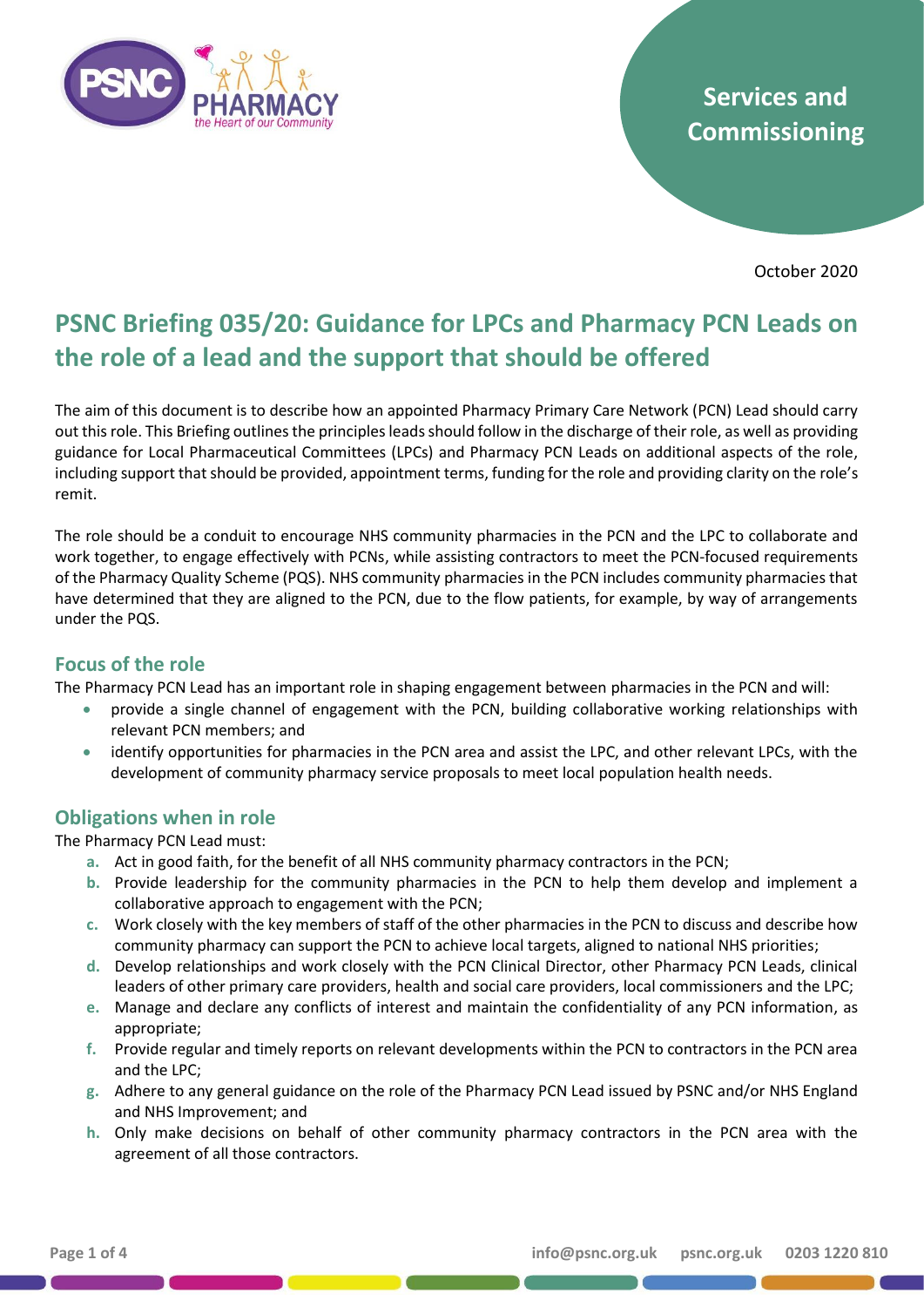

## **LPC support and monitoring**

LPCs play a central role in the set up and development of Pharmacy PCN Leads. LPC involvement with the role is multifaceted and includes:

- **a.** supporting the nomination and appointment/election of a lead;
- **b.** developing the lead within their role to best support both the contractors in their PCN area and the PCN;
- **c.** providing an overarching guide for contractors in relation to the governance for the role; and
- **d.** working with stakeholders at a more senior level to potentially confirm the future of the role as an integrated part of PCN working practice.

Without LPC support, many contractors may struggle to organise themselves locally to achieve the PQS requirements and future involvement within PCNs. LPC engagement and support for Pharmacy PCN Leads is therefore of critical importance to contractors.

#### **Nomination and appointment/election**

Guidance to support LPCs with the highlighting of lead vacancies and supporting contractors with the selection of leads can be found in **[PSNC Briefing 030/20: Pharmacy Quality Scheme](https://psnc.org.uk/services-commissioning/psnc-briefings-services-and-commissioning/psnc-briefing-030-20-pharmacy-quality-scheme-guidance-for-lpcs-on-the-primary-care-network-domains/) – Guidance for LPCs on the Primary Care [Network domains \(October 2020\)](https://psnc.org.uk/services-commissioning/psnc-briefings-services-and-commissioning/psnc-briefing-030-20-pharmacy-quality-scheme-guidance-for-lpcs-on-the-primary-care-network-domains/)**.

#### **Development of Pharmacy PCN Leads**

Ongoing support provided by LPCs may include assisting Pharmacy PCN Leads across the PCNs in the LPC area to meet each other regularly, to network and learn from each other, through to the provision of training and development for the Pharmacy PCN Leads, where the capacity or resource of the LPC allows this.

As a minimum, LPCs should provide Pharmacy PCN Leads with support to contact the Clinical Director in their PCN and have an initial communication or meeting with the PCN Clinical Director. This may include:

- i. a general introduction;
- ii. indicating the number of pharmacies in the PCN that the appointed Pharmacy PCN Lead represents;
- iii. a short introduction to community pharmacy and the opportunities for integrated working with PCNs, such as maximising the use of electronic Repeat Dispensing (as outlined in the GP contract);
- iv. the elements of the PQS with relevance to the PCN and general practice; and
- v. other elements of the 5-year Community Pharmacy Contractual Framework of relevance to GPs, particularly the introduction of GP referrals to the Community Pharmacy Consultation Service (CPCS) and the Discharge Medicines Service (DMS).

Subject to the agreement and resources of the LPC, ongoing support could also be provided, through:

- i. relevant meetings, networking, learning from other Pharmacy PCN Leads, training and development;
- ii. support to assist with the development of community pharmacy service proposals to meet local population health needs; and
- iii. other support as practicable including support with communications with pharmacies in the PCN area.

LPCs are encouraged to include as part of their strategies a plan of ongoing support and development for Pharmacy PCN Leads. The more informed and aware that leads are, the more effective they are likely to be in discussions within PCNs. Where their input is valued, they are more likely to be included within the PCN team structure.

To support the PQS 2020/21 PCN domains, a suggested engagement event agenda is available to support LPCs build the knowledge level of their leads with regards to PQS and potentially other topics that may be of interest to PCNs including CPCS and the DMS.

#### **Governance and the role**

Contractors within a PCN area are responsible for agreeing the selection of a Pharmacy PCN Lead for their PCN. The role of the LPC starts with support for contractors to provide guidance and structure in facilitating the identification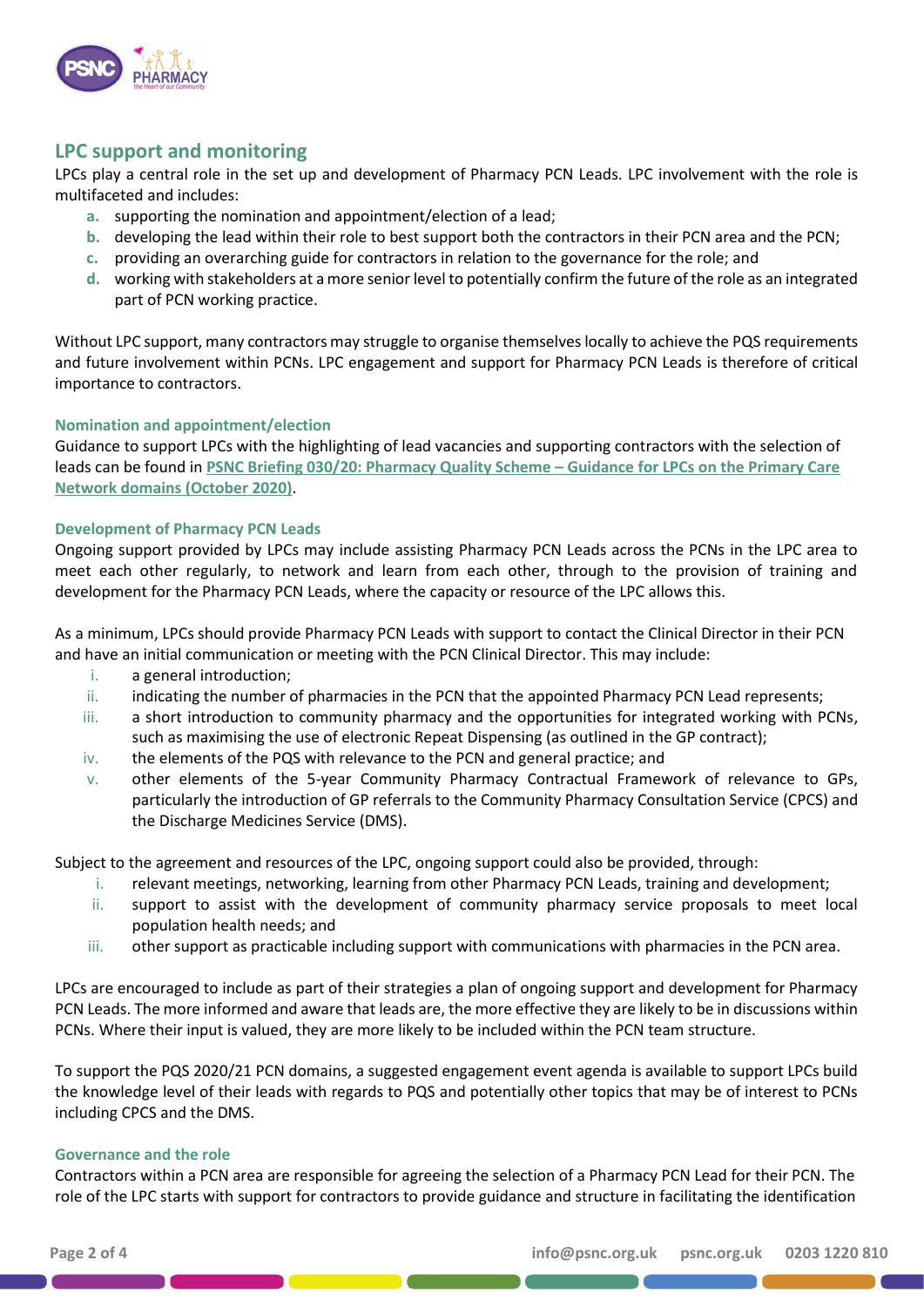

of potential individuals. It includes organising contractor discussions to help with selection and where there may be multiple candidates, to organise an election and act as an independent election adjudicator.

Once a lead is appointed, LPCs should provide an initial briefing and can support leads to understand their responsibilities while in the role and the principles they should seek to adhere to, including appropriate contractor communications and LPC updates. These updates will allow the LPC to facilitate a degree of monitoring of the impact the role is having and any additional support that may be needed.

Should there be a time when contractors in a PCN feel there is a concern in relation to the performance of a lead, or in all circumstances, a need by the contractors in a PCN to seek a new lead, the LPC can provide independent advice and support to understand and review the concerns and to ensure that an appropriate process is followed.

From a financial perspective, LPCs should additionally ensure, as part of their normal LPC accounting transparency principles, that details of any financial contributions made to support a Pharmacy PCN Lead (this does not include entitlement/payments to any pharmacy contractor under the PQS) are declared.

#### **Working with stakeholders to integrate the role**

The only national funding for PCN activities currently available is the funding within the PQS. LPCs can legitimately use their levy funding to support contractors' engagement with PCNs and the work of Pharmacy PCN Leads; PSNC supports this approach. As the PCN structure matures and the role of community pharmacy broadens, PCNs are likely to wish to engage with Pharmacy PCN Leads on other topics. Key to supporting this transition locally will be the need to identify that additional local funding will be required to support Pharmacy PCN Leads to facilitate continuing engagement with the PCNs.

The **[Integrating NHS Pharmacy and Medicines Optimisation \(IPMO\)](https://psnc.org.uk/the-healthcare-landscape/the-pharmacy-integration-fund-phif/integrating-nhs-pharmacy-and-medicines-optimisation-into-stps-and-icss/)** programme that LPCs will be seeking to engage with, may also prompt additional approaches to Pharmacy PCN Leads from PCNs as part of their engagement efforts at a local level to work with their pool of pharmacy professionals. Once the system leadership group for pharmacy and medicines optimisation is in place, LPCs could potentially utilise the Pharmacy PCN Leads to support work to take forward the community pharmacy-focused priorities identified by NHS England and NHS Improvement.

## **Managing conflicts of Interest**

The Pharmacy PCN Lead will be a contractor or a person employed by a contractor within or linked to the PCN. There is a potential conflict of interest linked to their main role. Should a different potential conflict of interest arise, pecuniary or otherwise, generally or in any subject under discussion, the Pharmacy PCN Lead should ensure this is made known to the LPC and, as appropriate, to any other relevant person (an individual or an organisation) within, or as relevant, associated with the PCN at the time the Pharmacy PCN Lead becomes aware of the conflict, pecuniary or otherwise.

Pharmacy PCN Leads should be guided by the following principles:

- **a.** Selflessness act in the interests of all contractors in the PCN area;
- **b.** Integrity not be under any obligation that might adversely influence decision-making as the Pharmacy PCN Lead or give the appearance of this;
- **c.** Objectivity in making decisions, act fairly and with the best evidence available;
- **d.** Accountability be accountable to contractors in the PCN area and the LPC for decisions and actions as the Pharmacy PCN Lead;
- **e.** Openness be open with contractors in the PCN area and the LPC for decisions and actions as the Pharmacy PCN Lead;
- **f.** Honesty act with honesty and truthfulness in all activities; and
- **g.** Leadership promote and support the above principles by leadership and by example.